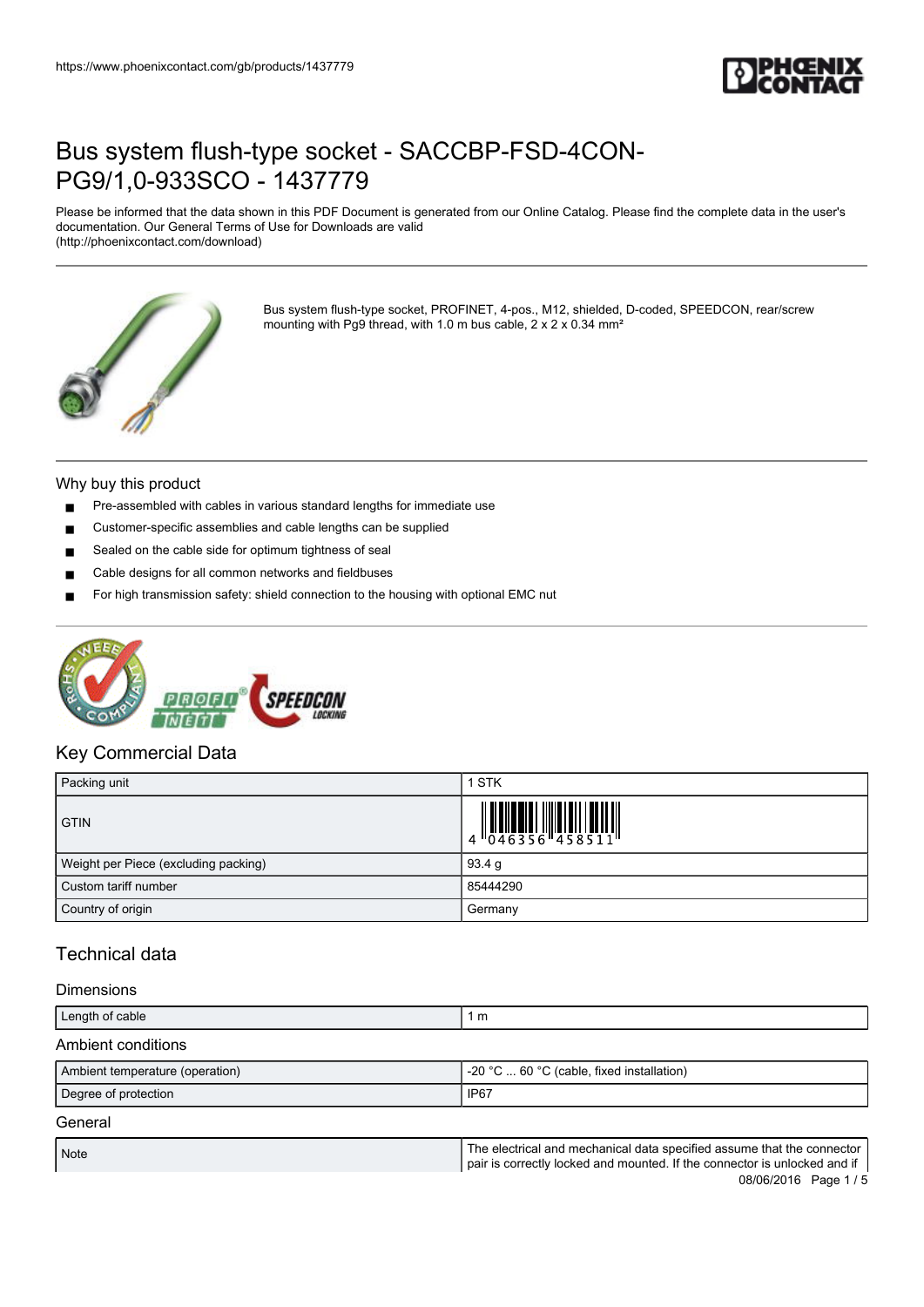

### Technical data

#### General

|                                        | there is a danger of contamination, the connector must be sealed using<br>a protective cap > IP54. Influences arising from litz wires, cables or PCB<br>assembly must also be taken into consideration. |
|----------------------------------------|---------------------------------------------------------------------------------------------------------------------------------------------------------------------------------------------------------|
| Rated current at 40°C                  | 4A                                                                                                                                                                                                      |
| Rated voltage                          | 250 V                                                                                                                                                                                                   |
| Rated surge voltage                    | 2.5 kV                                                                                                                                                                                                  |
| Number of positions                    | 4                                                                                                                                                                                                       |
| Coding                                 | D - data                                                                                                                                                                                                |
| Signal type/category                   | PROFINET CAT5 (IEC 11801:2002), 100 Mbps                                                                                                                                                                |
| Overvoltage category                   | Ш                                                                                                                                                                                                       |
| Degree of pollution                    | 3                                                                                                                                                                                                       |
| Insertion/withdrawal cycles            | $\geq 100$                                                                                                                                                                                              |
| Torque                                 | 2 Nm  3 Nm (Installation-side)                                                                                                                                                                          |
| Material                               |                                                                                                                                                                                                         |
| Flammability rating according to UL 94 | V <sub>0</sub>                                                                                                                                                                                          |
| Contact material                       | CuZn                                                                                                                                                                                                    |
| Contact surface material               | Ni/Au                                                                                                                                                                                                   |
| Contact carrier material               | PA 66                                                                                                                                                                                                   |
| Material, knurls                       | Nickel-plated brass                                                                                                                                                                                     |
| Sealing material                       | <b>FKM</b>                                                                                                                                                                                              |
| <b>Standards and Regulations</b>       |                                                                                                                                                                                                         |
| Flammability rating according to UL 94 | V <sub>0</sub>                                                                                                                                                                                          |
| Cable                                  |                                                                                                                                                                                                         |
| Cable type                             | PROFINET PVC stranded CAT5                                                                                                                                                                              |
| Cable type (abbreviation)              | 93B                                                                                                                                                                                                     |
| UL AWM style                           | 21694                                                                                                                                                                                                   |
| Signal type/category                   | PROFINET CAT5 (IEC 11801), 100 Mbps                                                                                                                                                                     |
| Cable structure                        | 1x4xAWG22/7; SF/TQ                                                                                                                                                                                      |
| Conductor cross section                | 4x 0.34 mm <sup>2</sup>                                                                                                                                                                                 |
| AWG signal line                        | 22                                                                                                                                                                                                      |
| Conductor structure signal line        | 7x 0.25 mm                                                                                                                                                                                              |
| Core diameter including insulation     | 1.55 mm                                                                                                                                                                                                 |
| Wire colors                            | White, yellow, blue, orange                                                                                                                                                                             |
| Overall twist                          | Star quad                                                                                                                                                                                               |
| Shielding                              | Aluminum-coated foil, tinned copper braided shield                                                                                                                                                      |
| Optical shield covering                | 85 %                                                                                                                                                                                                    |
| External sheath, color                 | green RAL 6018                                                                                                                                                                                          |
| Outer sheath thickness                 | approx. 0.9 mm                                                                                                                                                                                          |
| External cable diameter D              | $6.5$ mm $±0.2$ mm                                                                                                                                                                                      |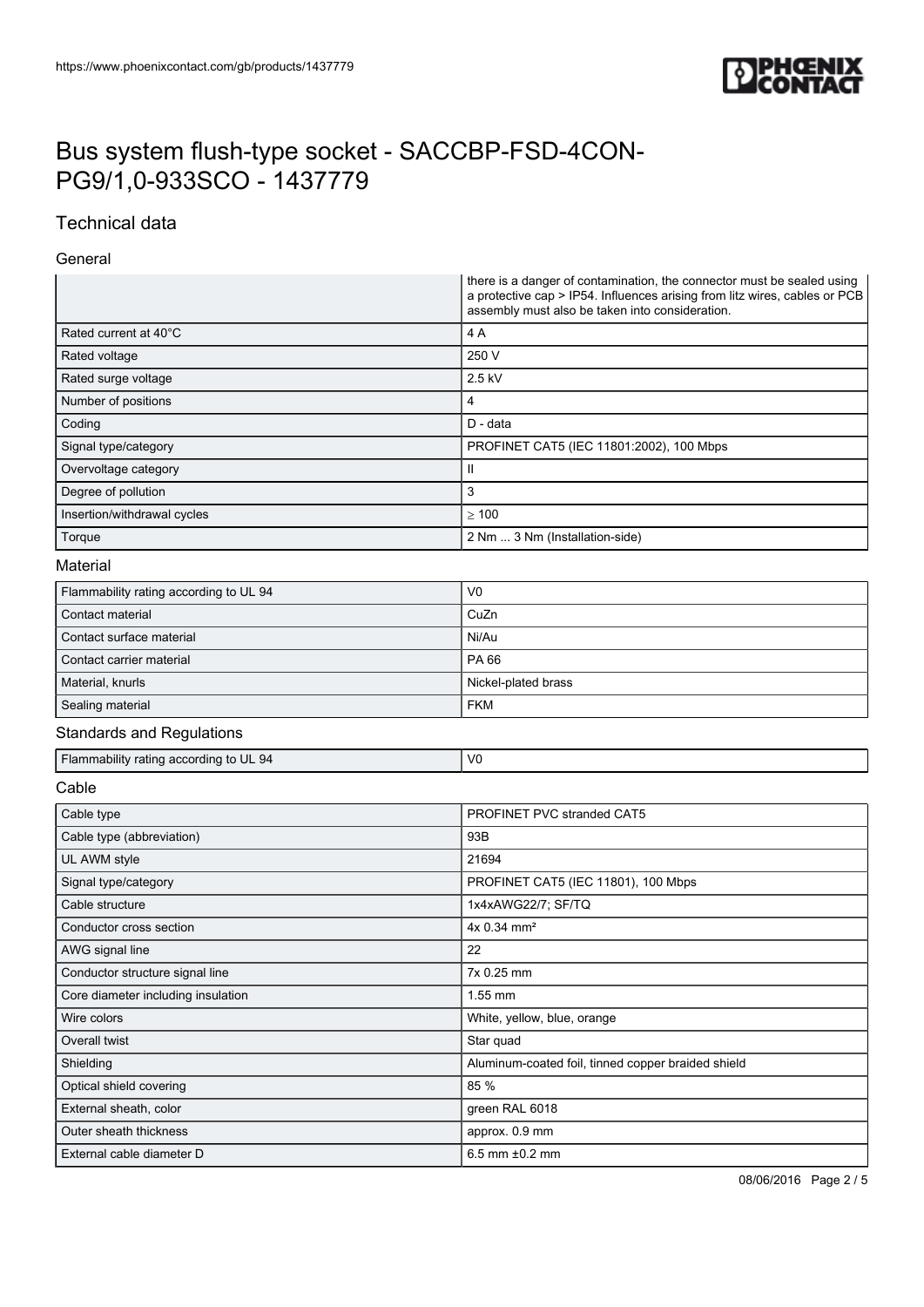

### Technical data

#### Cable

| Minimum bending radius, fixed installation    | $3 \times D$                                    |
|-----------------------------------------------|-------------------------------------------------|
| Minimum bending radius, flexible installation | $7 \times D$                                    |
| Cable weight                                  | 67 kg/km                                        |
| Outer sheath, material                        | <b>PVC</b>                                      |
| Material, inner sheath                        | <b>PVC</b>                                      |
| Material conductor insulation                 | <b>PE</b>                                       |
| Conductor material                            | Tin-plated Cu litz wires                        |
| Insulation resistance                         | $>$ 500 M $\Omega^*$ km                         |
| Loop resistance                               | $\leq$ 120 $\Omega$ (per km)                    |
| Wave impedance                                | 100 $\Omega$ ±15 $\Omega$ (at 100 MHz)          |
| Signal speed                                  | 0.66c                                           |
| Signal runtime                                | $5.3$ ns/m                                      |
| Coupling resistance                           | $\leq$ 20.00 m $\Omega$ /m (At 10 MHz)          |
| Nominal voltage, cable                        | 600 V                                           |
| Test voltage Core/Core                        | 2000 V (50 Hz, 1 min.)                          |
| Test voltage Core/Shield                      | 2000 V (50 Hz, 1 min.)                          |
| Flame resistance                              | According to UL 1685 (CSA FT 4)                 |
| Resistance to oil                             | Resistant to oil to a limited extent            |
| Other resistance                              | UV resistant According to UL 1581, Section 1200 |
| Ambient temperature (operation)               | -40 °C  70 °C (cable, fixed installation)       |
|                                               | -40 °C  70 °C (cable, flexible installation)    |
| Ambient temperature (installation)            | $-20 °C  60 °C$                                 |
| Ambient temperature (storage/transport)       | $-50 °C  70 °C$                                 |

### Drawings

#### Dimensional drawing



Housing cutout for Pg9 fastening thread, mounting panel with feedthrough hole (alternatively with surface as protection against rotation)

#### Schematic diagram



Pin assignment M12 socket, 4-pos., D-coded, female side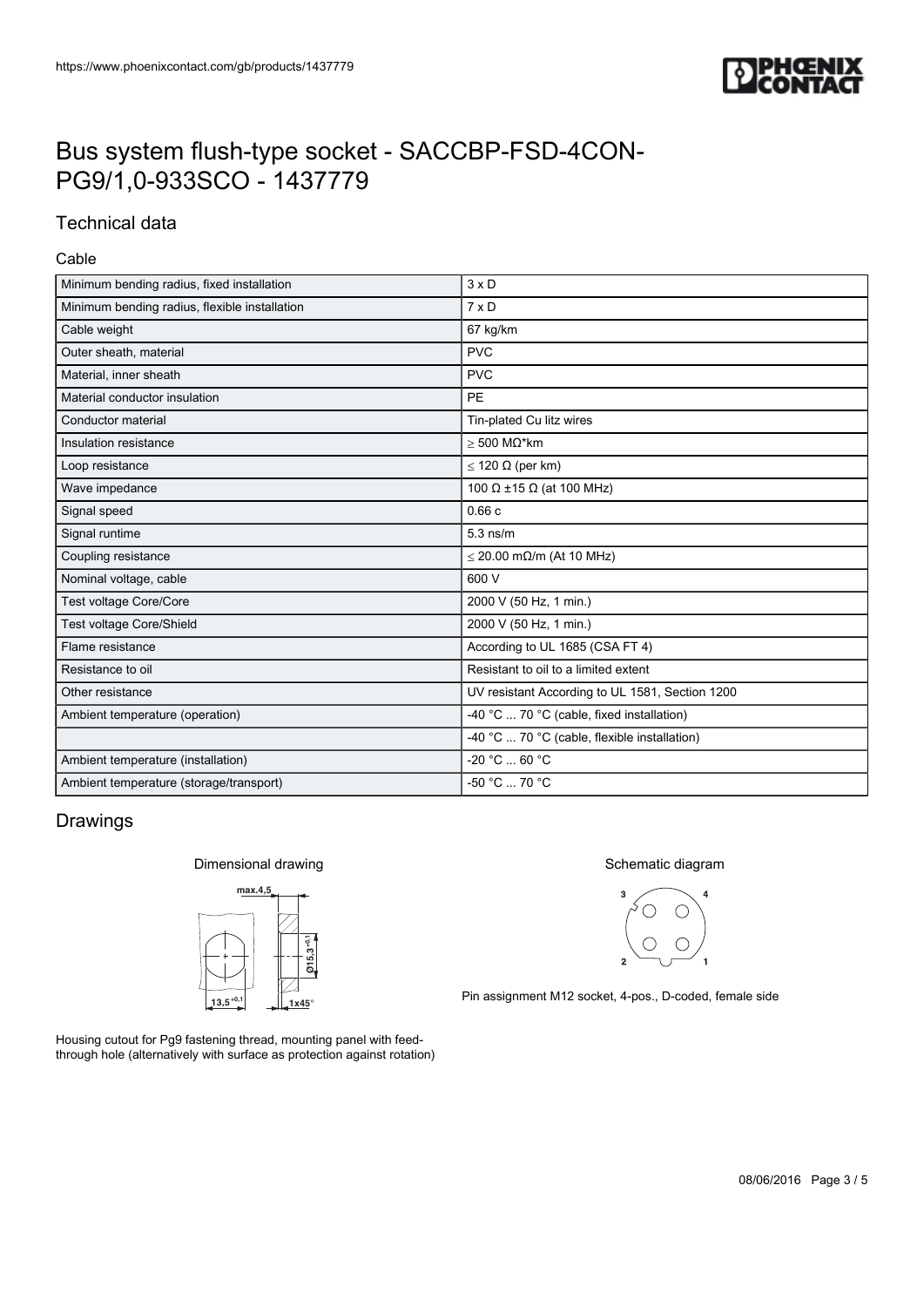

Cable cross section



**18 18 2,8 18 6,25 Nm**  $-\delta$ **F**<br> **PG9**<br> **FG5**<br> **FG5 17 2**

Dimensional drawing

PROFINET PVC stranded CAT5 [93B]

M12 panel feed-through

Circuit diagram



Contact assignment of the M12 socket

### **Classifications**

eCl@ss

| eCl@ss 4.0 | 27250313 |
|------------|----------|
| eCl@ss 4.1 | 27250313 |
| eCl@ss 5.0 | 27143423 |
| eCl@ss 5.1 | 27143423 |
| eCl@ss 6.0 | 27143423 |
| eCl@ss 7.0 | 27449001 |
| eCl@ss 8.0 | 27440103 |
| eCl@ss 9.0 | 27440102 |

#### ETIM

| ETIM 3.0        | EC002061 |
|-----------------|----------|
| <b>ETIM 4.0</b> | EC000830 |
| <b>ETIM 5.0</b> | EC002061 |

#### UNSPSC

| UNSPSC 6.01          | 31251501 |
|----------------------|----------|
| <b>UNSPSC 7.0901</b> | 31251501 |
| UNSPSC 11            | 31251501 |
| <b>UNSPSC 12.01</b>  | 31251501 |

08/06/2016 Page 4 / 5